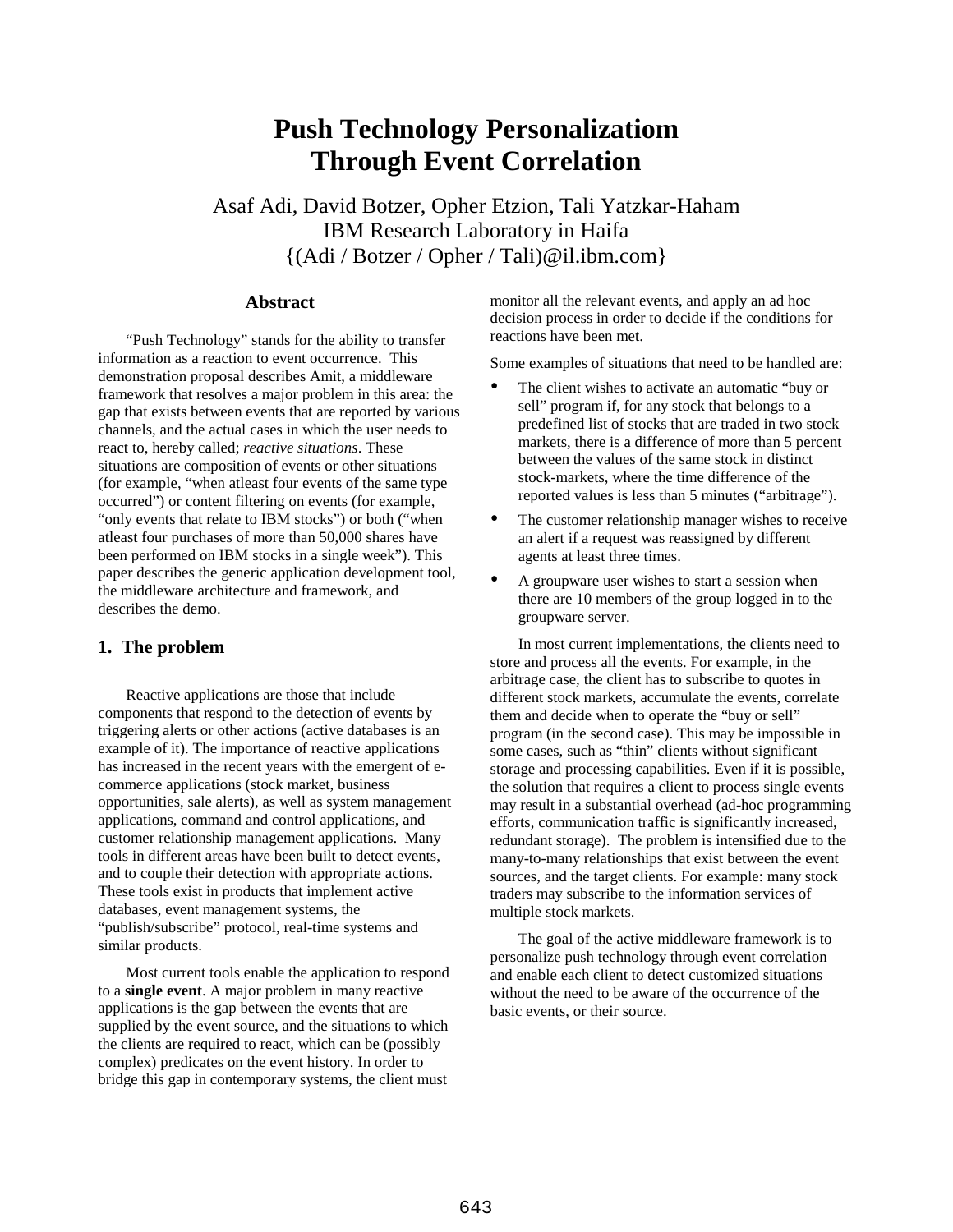

#### **Figure 1: The active middleware architecture Figure 1: The active middleware architecture**

# **2. The Architecture**

Figure 1 illustrates the implementation's architecture. The architecture consists of the following components:

#### **2.1. Event sources:**

The "push" style of event reporting is typical for many information notification applications.

An example is a stock market reporting application.

### **2.2. Event handler:**

This component consists of two sub-components:

*Event adapters*: programs that convert the reported events to a standard format;

*Event base*: a data store (implemented on top of a DBMS or a file system) that stores the event instances that are reported by the event sources.

### **2.3. The authoring tool:**

The authoring tool is the system designer's vehicle to define metadata for situations and actions' definitions. All the definitions are phrased as XML propositions, while the meta-meta-data is defined as DTD. The metadata resides in a data store.

#### **2.4. The situation manager:**

This is the middleware engine. Its goal is to detect the desired situations.

The situation manager receives two types of input:

 The metadata, which is a collection of parsed XML propositions that guide the situation manager.

• The event instances that are being submitted from the sources using the event adapters.

The situation manager employs composition operators and content filtering on the basic events, and detect situations. Each detected situation is detected as an event, a feature that enables the definition of nested situations. The architecture may vary from a totally centralized solution of having a single situation manager, to a totally distributed solution, in which each subscriber has its own situation manager. In other cases there are multiple instances of the situation manager, that are either subject base, or peers that are aimed at improving the scalability. Each enterprise can choose its own architecture.

#### **2.5. The Subscription and Action controller**

This component uses the metadata definitions to decide what to do when the situation is detected. This information has two components:

- Who are the subscribers to this situation?
- What action should be taken for each subscriber (e.g., real-time alert notification, Email message, putting a message on a message queue, triggering a software module)?

## **2.6. Subscribers:**

The clients that subscribe to the information or action. The action can be performed at the client's site, or at the middleware's site.